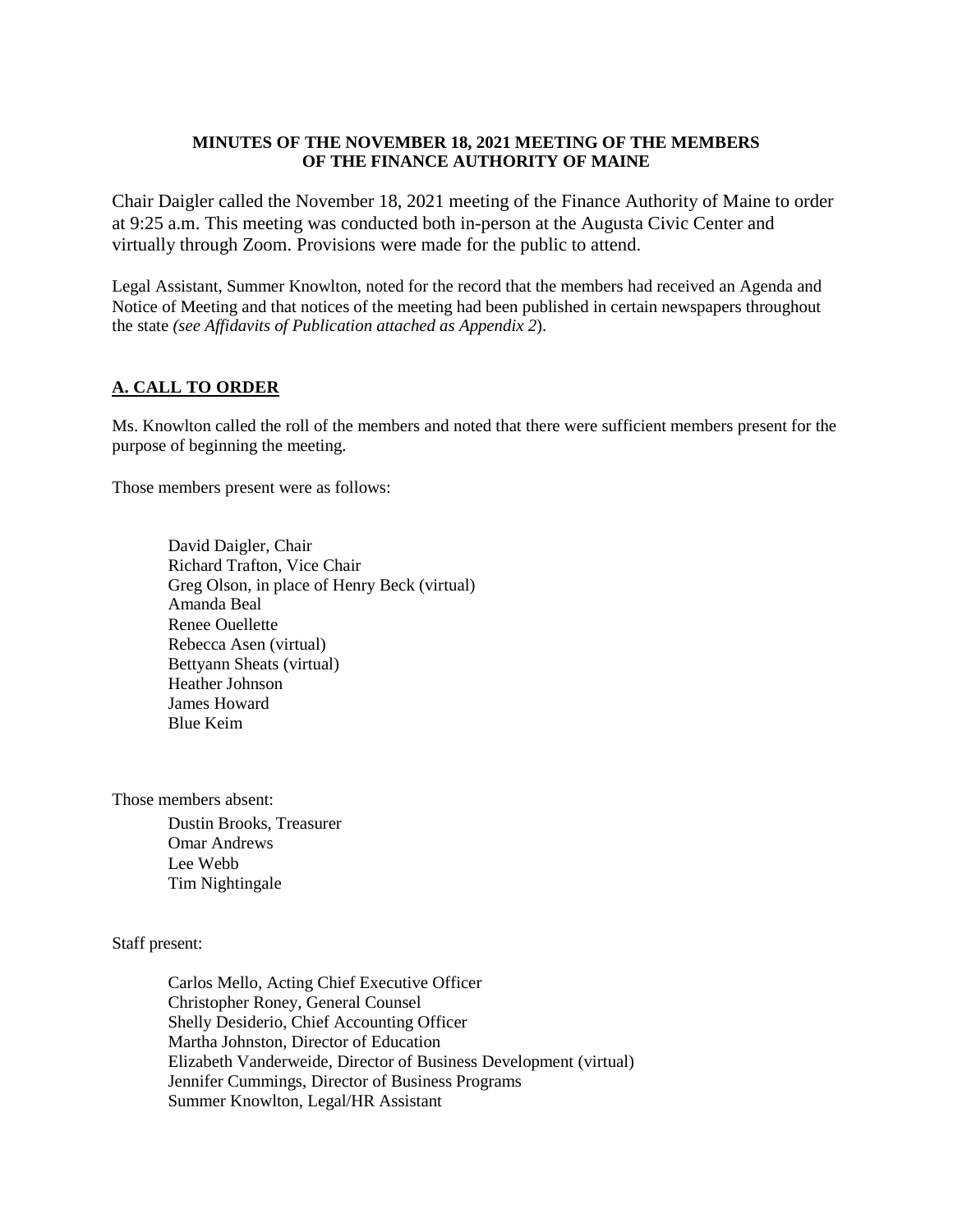## **A: CALL TO ORDER**

## **A1: Ascertainment of Quorum** *9:48 a.m.*

## **A2: Approval of the minutes of the October 21, 2021 Board Meeting**

**A motion was made by Mr. Trafton and seconded by Mr. Keim to approve/accept (1) the minutes of the October 21, 2021 Board Meeting. The motion was approved by a vote of 7 in favor, 0 opposed and 0 abstentions. (2 additional votes were cast virtually.)** 

## **B: CHAIR'S REPORT** *9:18 a.m.*

Mr. Daigler informed the Board of the members of the Nominating Committee to nominate candidates for the 2022 Board officers. The Committee members named were Rebecca Asen, Tim Nightingale, and James Howard.

#### **D: CEO and Staff Reports** *9:21 a.m.*

Mr. Mello gave an update on the status of the Strategic Priorities, beginning with the NextGen Program Services Agreement Transition, which has been fully transitioned. Mr. Mello and Eva Giles recently travelled to the offices BlackRock (Investment Advisor) to meet for a discussion about the current and future status of the NextGen 529 Plan. Additionally, FAME was recently informed that the recordkeeping role of Program Manager of NextGen, which had been transitioned to a subsidiary of Bank of New York Mellon (BNYM) named Sumday, will continue to be done by Sumday, but that BNYM intends to transfer its ownership in Sumday to a third party named Vestwell. Vestwell is a start-up company that the BNYM has a minority investment in. Mr. Mello said that FAME will be seeking assurances and other modification to the agreement from BNYM and Vestwell to assure that there is no risk to FAME or NextGen in this change.

Mr. Mello updated the Board on the status of the continued negotiations between FAME and HAF. FAME recently hired outside counsel to represent FAME and assist in these continued negotiations however, due to health issues they are no longer able to assist in FAME's desired timeline. Additionally, FAME's outside marketing group, Ethos, has a senior leader that is also out with health related issues. However, FAME is still working to resolve the disagreements with HAF as quickly as possible, and has already retained a replacement outside counsel to step in and provide the needed advice by year end.

Mr. Mello reported that the formal applications for SSBCI and ARPA funding are being prepared (business cases for ARPA funds have been submitted to DAFS) and that the Department of Treasury would be meeting with FAME Staff to provide guidance on applying for and subsequently deploying the SSBCI funds.

Mr. Mello also updated the Committee on the status of the Office of Program Evaluation and Government Accountability's (OPEGA) report of the Maine Seed Capital Tax Credit Program. Mr. Mello reported that FAME had recently submitted a response to OPEGA, which was received well, and included an action plan for the deficiencies identified in the program as well as FAME's opinion on any changes in the program's design in statute that could be made.

Ms. Desiderio presented the FAME first quarter FY2022 financial results., She noted that FAME will not receive \$1 million in expected revenue from the State surplus waterfall. By statute, FAME does not